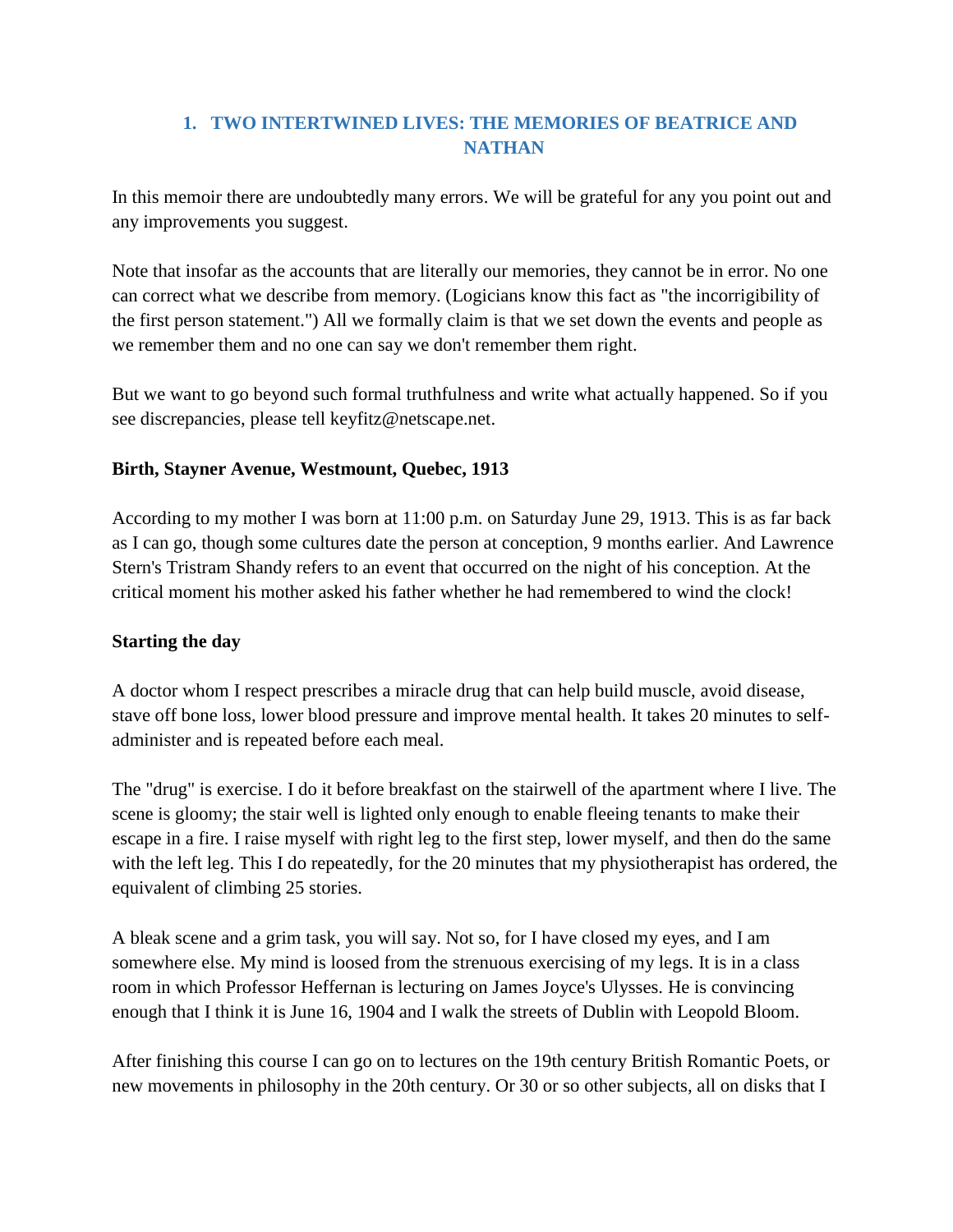buy from the Teaching Company. Any of them keep me stepping (before breakfast) or tread milling (before lunch), or rowing (before dinner), with my mind occupied so that rather than boredom I experience the excitement of learning on subjects of my choice.

At the end of the 20 minutes my body and my mind have both been strengthened.

Now on to whatever I recall or have been told about my infancy, childhood and parents.

### **Nathan's family of origin, Montreal 1912-36**

My father, Arthur Keyfitz, (1875-1953) came from Mogilev, a good-sized city in White Russia (Belorussia) and there he completed Gymnasium, which corresponds to the European Classical College -- a school intermediate between the modern American high school and college. For the time and place that was a lot of education-secular education at that. His father, Nathan Keyfitz (1835-1912) after whom I am named, was a rabbi. But the poor community could not afford a full-time rabbi, so he also was a surveyor, in which capacity he was appointed by a hierarchy that reached up to the Czar himself. A not unimportant post, since whenever a house or other real estate changed hands the official surveyor was called on to establish the boundaries of the property.

I mention all this because it shows extraordinary liberality that my rabbi grandfather should have supported his son's attendance at a secular institution rather than at a Yeshiva. I am afraid my father followed through in maintaining a certain distance from Jewish institutions.

My grandfather, his wife and some seven of his children came to Canada about 1900. Grandfather, by then in his sixties, never learned English, did not seek a post as a rabbi. Apparently he thought he was too old to adapt to America. He died in 1912, so permitting me (and at least two cousins, Nathan Levinne and Nathan Pivnick) to take his name in 1913.

My parents fully partook of the immigrant yearning for education in English. The 11th edition of the Encyclopedia Britannica, the plays of Shakespeare and the novels of Dickens are among the books that I remember in our home. Plus some of the novels of the time that would have an interesting plot and incidentally teach immigrants how they should act in their adopted country.

My father was unusually adaptable. Starting as an itinerant vendor barely able to speak English, with his stock carried in a pack on his back, it was not many years before he had transformed himself into the urbane and well-spoken person that I remember from my earliest years. He instilled confidence and was an irresistible advertising salesman. He dressed to support this effect. Every few days I had to run over to the Chinese laundry a few blocks away, either to hand in or to collect a batch of stiffly starched collars; these were part of the costume that made him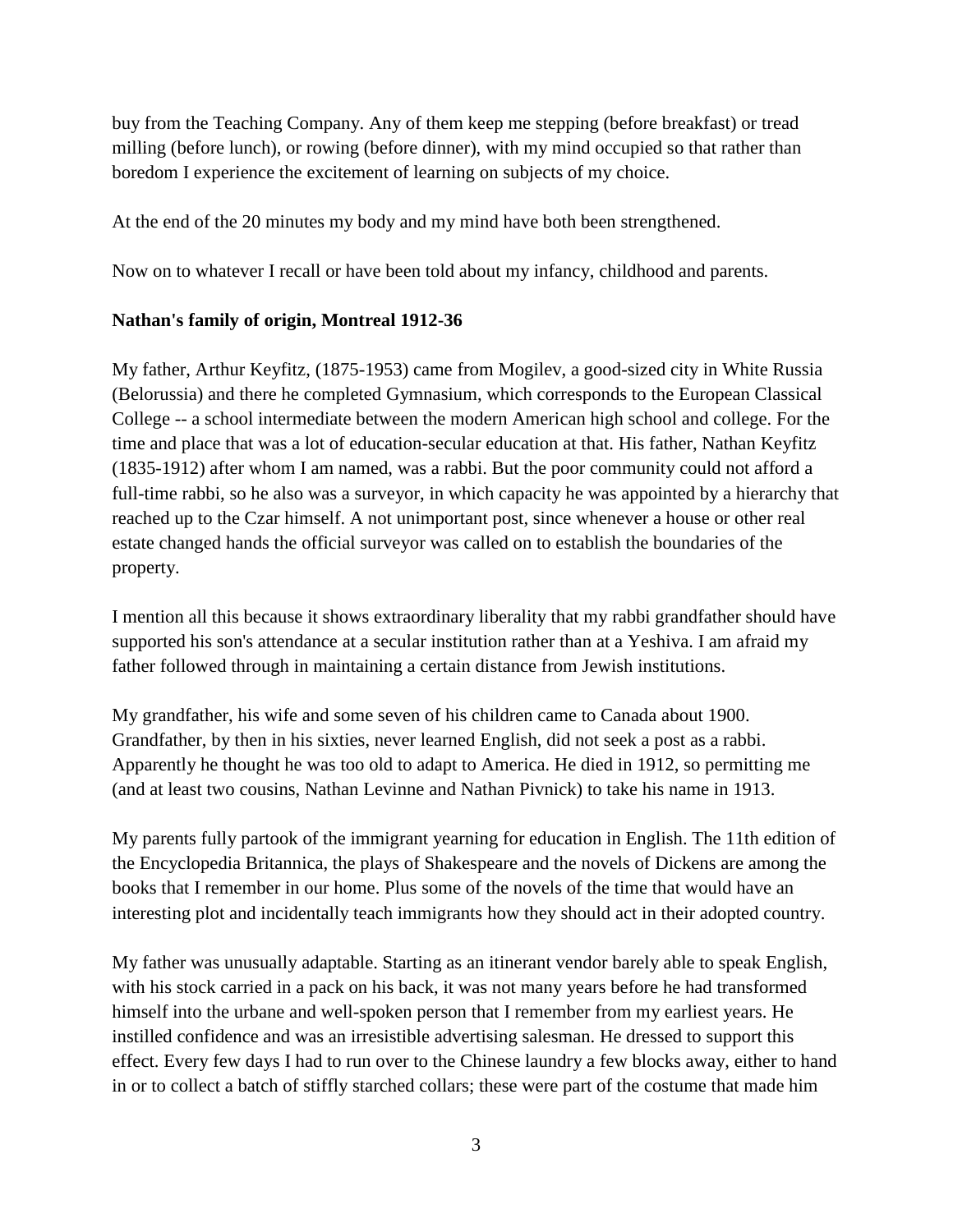invincible. He also had a somewhat husky voice that strengthened the impression of sincerity when he talked.

On the other hand none of this armamentarium was worn in the home. An old pair of pants, a collarless shirt, a much less formal language, were good enough for the family. Yiddish was what he often talked to my mother, and he used colorful language. One much favored phrase sounded like "Chaleria soll er happen" that translates "May he get cholera," applied where a Gentile might have said "God damn him." For Jews, God is too sacred to bring into earthly quarrels.

Once we children got onto Yiddish, things we were not supposed to know were discussed by my parents in Russian. Often in later life, when traveling to the Soviet Union, I was sorry that I remembered barely a word of the Russian that was exchanged between my parents. One of many opportunities lost!



Photo of Nathan Keyfitz from his obituary in the Harvard Gazette. Source: <http://news.harvard.edu/gazette/story/2010/04/nathan-keyfitz-dies-at-96/>

My father demonstrated his professional skill to me, when I, seeking an ad for the West Hill High School Annual, went into a local store, told my story to the proprietor, was met with "It's not worth a hill of beans," and sadly withdrew. I recounted this to my family back home, and my father said, "Come with me". Back in the same store, my father told essentially the same story, and received the same answer. But unlike me, he did not withdraw and did not argue, but simply changed the subject, and from the new start slowly worked his way back to the main proposition. Purposeful, innocuous assertions were his specialty. After two more repetitions of this cycle the man began to agree, to the point where my father could take out his pen and get a signature on the dotted line.

My father had been on the regular staff of the Montreal Gazette for some 12 years, but in 1928 he decided that he could do better as a free-lance representative of smaller papers, with the substantial commissions that these paid. He would indeed have done better, except that it was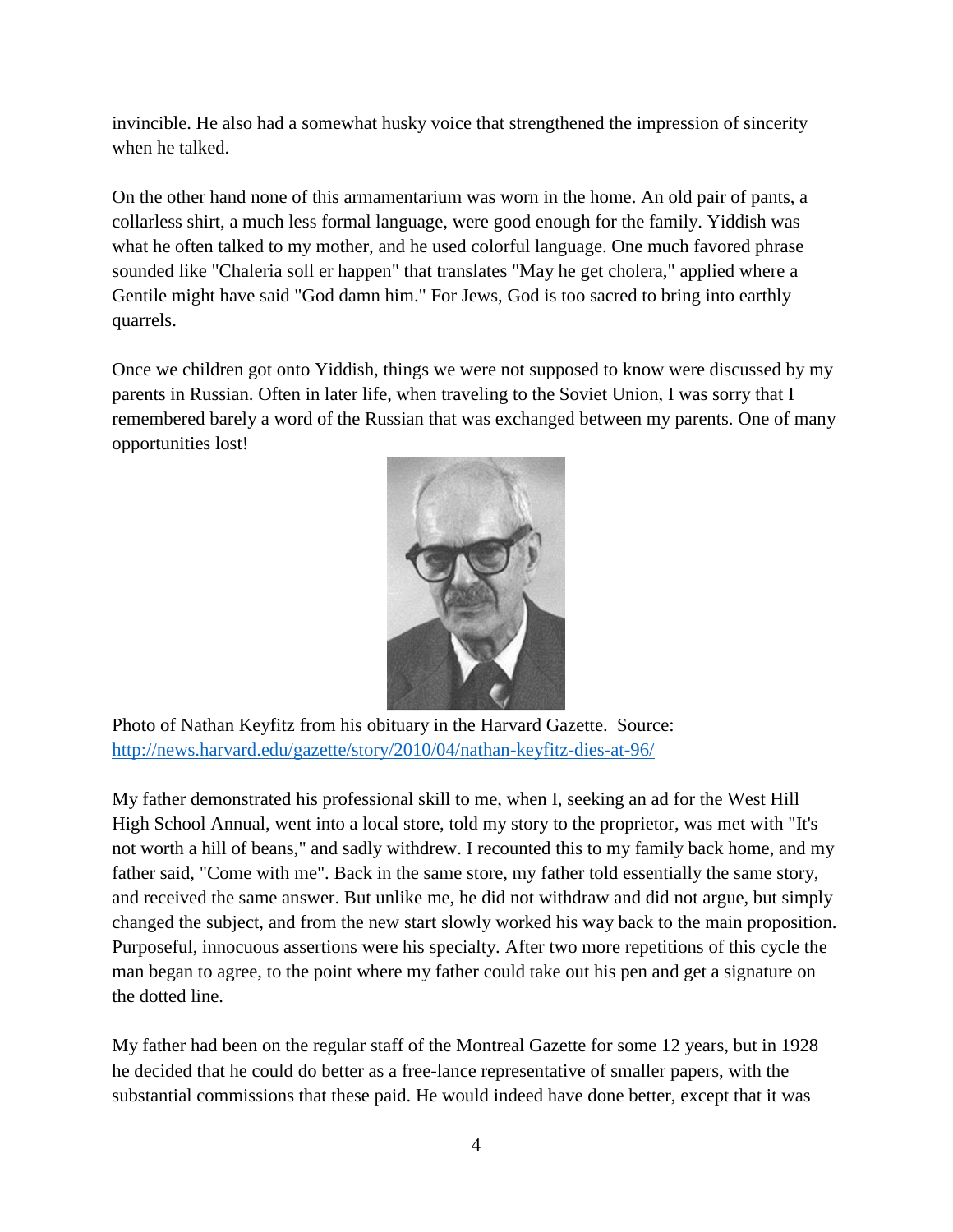1929, and the Depression closed down on Montreal as on the rest of the world. Nonetheless he kept us eating (and paying college tuition) during the difficult 1930s. My mother never let him forget that in the move he had exchanged the assured salary of a metropolitan daily for the harried pursuit of commissions from small neighborhood papers.

Along with these were foreign language weeklies, and his knowled0ge of these was certainly a factor in his survival in cosmopolitan Montreal. His range of languages included accent-free Russian, English and Yiddish, excellent French, reading knowledge of Italian and Polish.

The life of an advertising salesman early in the 20th century is well known to readers of James Joyce, whose Leopold Bloom, the chief character of Ulysses, exercised that occupation some 30 years earlier. He and my father would similarly wander around Dublin and Montreal respectively in a seemingly purposeless fashion, but all the while looking at billboards, reading the newspapers, talking casually to acquaintances they happened to meet, and otherwise getting names of prospects on whom they could call.

At home my father innovated by using the telephone, then just coming into general use. He phoned his list of prospects and culled from the list those who, he judged from a phone response, were unlikely to be interested.

My father was truly masochistic. An example: every morning of the year he started his day by filling the bath-tub with water from the cold tap--and coming up from an underground pipe in the winter it was not far above freezing. Then he lowered himself into it. The recollection makes me shiver. Incidentally, he probably had never heard of masochism, just thought that what he did was healthy. I am afraid that some of his masochism passed on to me, though not the cold bath expression of it.

My father had a passion for education, and as it happened the Unitarian Church at the corner of Guy and Sherbrooke streets had a lecture series running through the winter, year after year. . Every Sunday evening there was a visiting lecturer, I remember John Cowper Powys, with his "Endure happily or escape" and Alfred Noyes The Barrel-organ, "Come down to Kew in lilac time, it isn't far from London". On another Sunday, Vachel Lindsay was the speaker, and I will never forget his energetic reciting of "The Congo". Says his biographer, "he performed melodramatically, chanting, shouting, gesturing and singing" In 1931, not too long after I heard him, this son of Springfield, Ill, next in distinction only to Abraham Lincoln, discouraged by the decline of his fame and his creativity, committed suicide by taking poison. That was at the age of 52. Now aged 90, I may be the last person still alive to have heard him recite.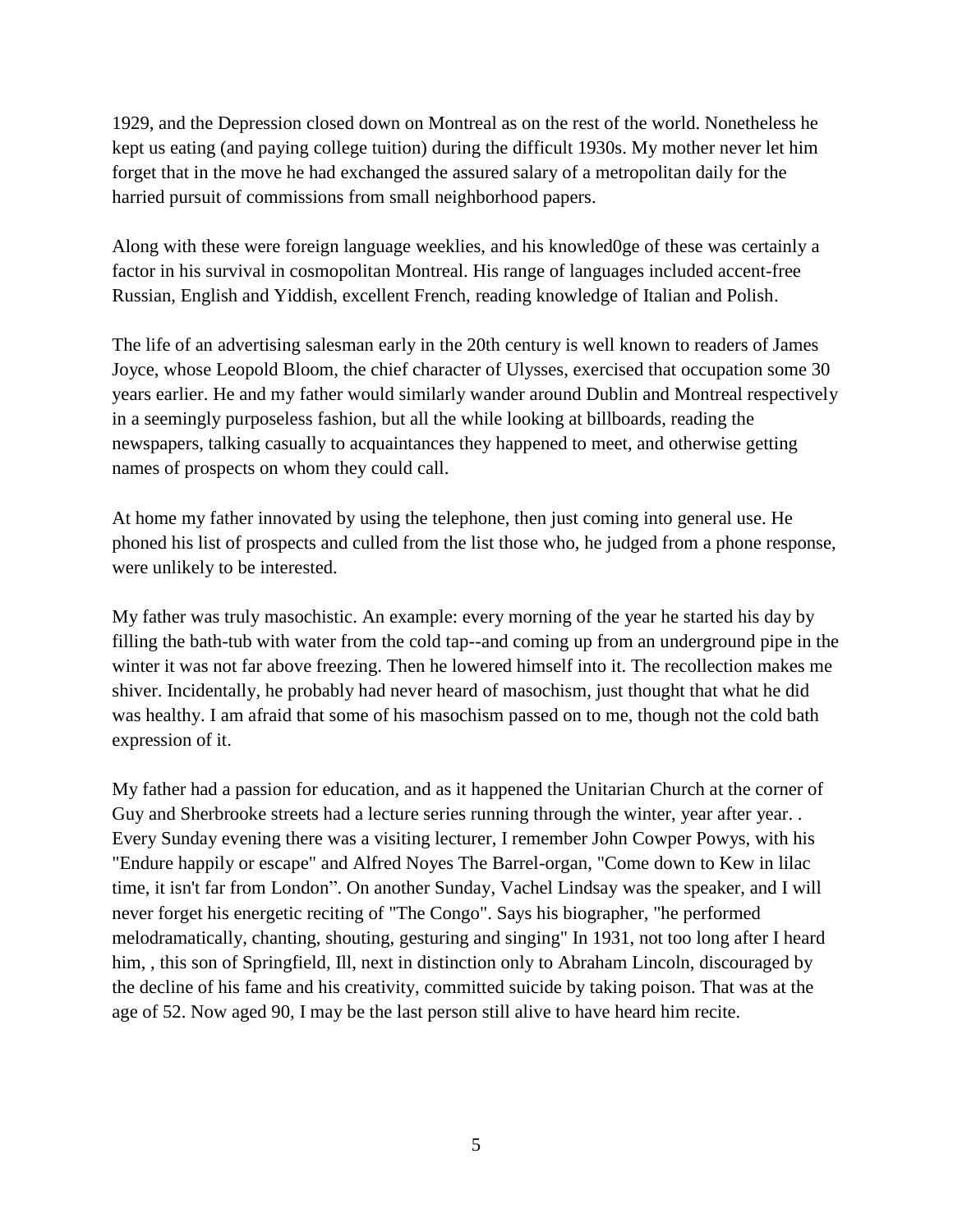My father and I went to the church independently and it was crowded. How would I find my father? That was easy. He had a habit of clearing his throat every minute or two. By this I was able to locate him.

We never had allowances, not because my father could not afford them, but because he feared they would be used to no good purpose. Anyone who knows what New England Puritans were like around the 18th century would have a pretty good idea of my father, even though his ancestry was very different. For him as for them life was a no-nonsense matter, to be devoted to work, education, health, marriage and children. O yes, and the virginity of his daughters until they were safely married. Nothing else. Certainly little room for fun.

One kind of fun enjoyed by most adolescents is masturbation. My father was horrified by it. When my mother reported to him that there were signs in the bedclothes that it was going on he asked me to sit down on the front porch after dark one evening, and solemnly went into the matter. Among the other things it would lead to was total loss of memory, blindness.

It tells something that while we never had even a quarter to do what we liked with, my father offered me the astronomical sum of \$10 each month that I came first in my class. (Report cards carried a rank in that far-off time so that the student knew where he stood among his fellows) The money was to accumulate in a nearby branch of the Montreal City and District Savings Bank; it was mine in some very obscure sense that did not include it being spent by me. Anyhow having a bank account even nominally appealed, and from being just about last in the class at the start I worked myself up to first or second. My teachers wondered what had happened.

My father insisted that we be home before nine o'clock, and I had many a reprimand and once a beating for not being home by then. The constraint that would compel me to leave my college chums so early stimulated thought, and I found a solution. Returning late from roistering with fellow-students I would shinny up the post supporting the back porch, climb over the railing, then go through a window into my bedroom that by good fortune faced on the porch. You can see how repression stimulates the mind--maybe we Jews as a whole have similarly benefited from our long history of repression.

Years after I had finished school and college, and was proposing to buy a house with the income from my first job, I was short the \$2,000 down payment that the seller, Major Carter, required. A kindly man, he gave me time to raise the money. I asked my father whether he would lend it to me for the two or three years it would take to save up that sum and repay it. It was not a large sum in relation to his savings, but he said no, he wouldn't do it -- I ought to stand on my own feet. I was sadly telling this story to a friend Grace Holmes, and she spontaneously offered to do it. (Her father, Jabez Eliot, then recently deceased, had been a highly successful Toronto doctor and she was the only child to receive his inheritance.)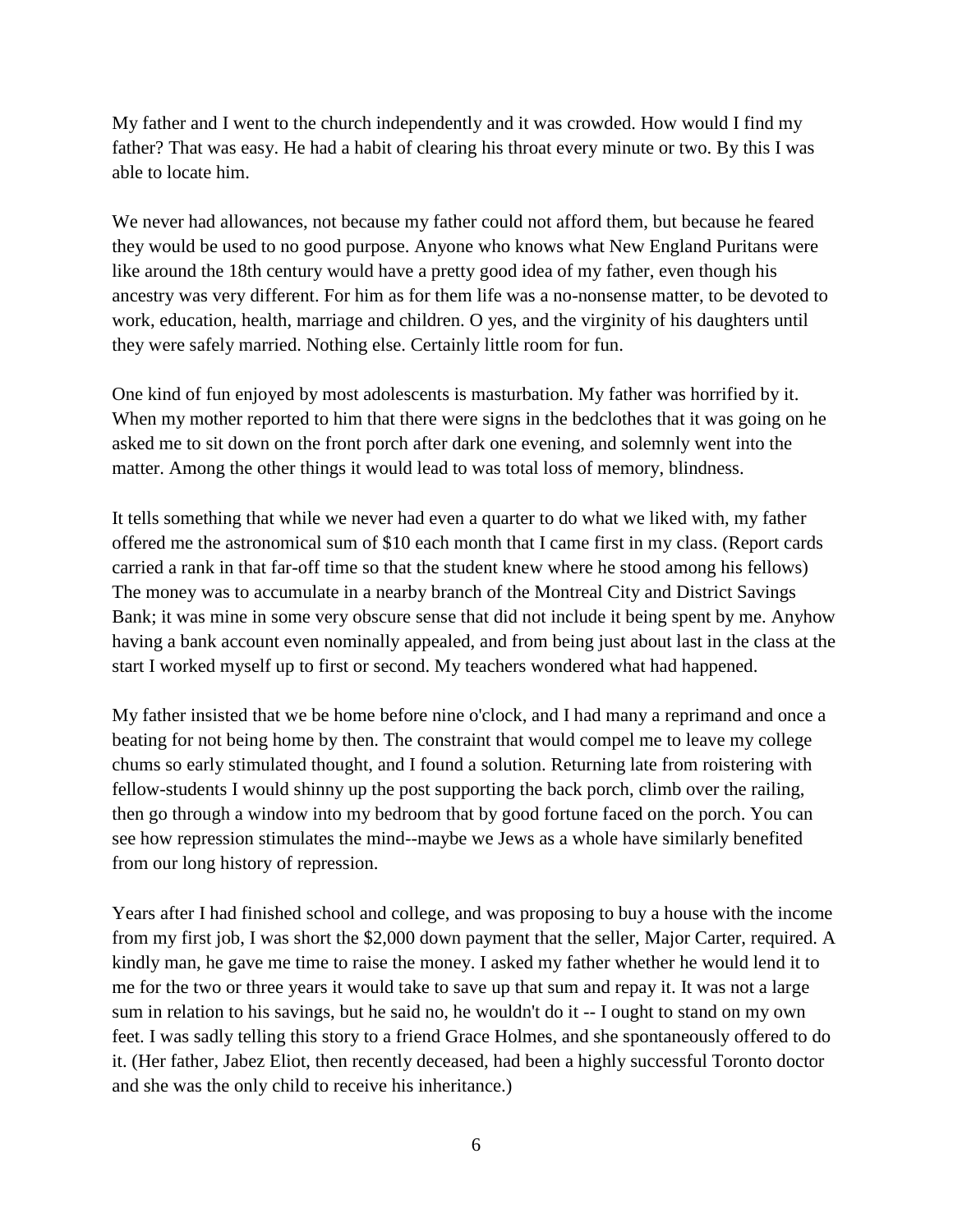And yet my father really was tender hearted. In the early 1950s I was headed east on one of the ill-fated BOAC Comets. We left Beirut headed for Karachi. At just about the same time another Comet on a test flight with crew but no passengers flew out of Beirut on the same route and almost immediately crashed. Beatrice, hearing the news that I was on a Comet called the airline and got the good news that it was not the plane I was on that crashed. My father heard only about the crash, and he phoned Beatrice in terrible agitation. He was crying, and he couldn't stop on Beatrice assuring him that I was all right. Beatrice thinks that could have hastened his death a few months later.

My mother was Anna Gerstein (1879-1956). She came from Lithuania and was small and very beautiful, a type the French call petite, which we call cute. I am far from sure that 1879 was her birth year, since she refused to tell us how old she was. Trained as a pharmacist, once married she never worked outside the home. Her English was fluent--extremely so--but even after 50 years in Canada and extensive elocution lessons it never got to be accent-free. This was surely one of the reasons my father looked down on her. Often when she pronounced on some subject my father would retort with the rhetorical question "What do you know about it?" And my mother gave back as good as she got. Despite an angelic appearance she wasn't going to be pushed around by anyone, least of all by her husband

My mother read a good deal, not reading for pleasure so much as for information. And having the information, she liked to communicate it, she liked above all to instruct--ourselves her children, her husband and anyone else who came within range. Beatrice noticed this tendency at their first meeting, and while she does not ordinarily like to be instructed by me, yet she came to admire my mother enormously.

War often broke out between my parents. They never used physical violence, just violent words. When the two were locked in the heat of battle, and my mother feared she was being worsted, she deployed her ultimate weapon. That was to march upstairs, enter her bedroom, and slam the door shut. She would not emerge without an apology. It might take most of an afternoon to subdue my father, but dinner had to be cooked, and other essential work done. No one was more conscious than he of the need to have an operating household. So within a few hours my father was brought to his knees. He apologized and things got moving again.

I remember very often going out for an after-dinner walk with my mother. In winter she was clothed in a Hudson seal coat, and carried a muff rather than gloves and I felt great affection.

I remember many of her ways. How she was fond of cooking, and searched for recipes in the newspapers that were brought into the house by my father to search for advertising prospects.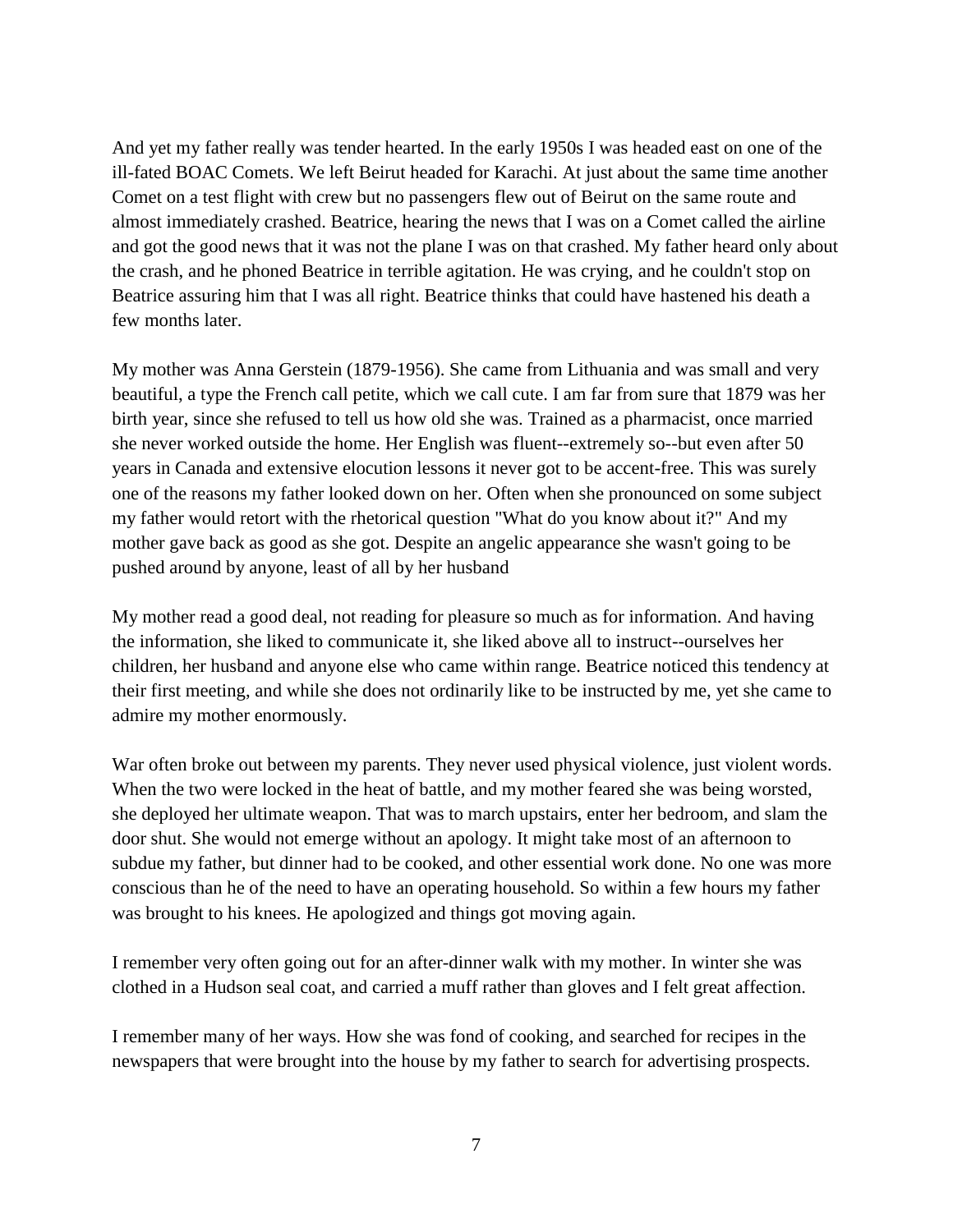When she found one that looked promising and tried it out and we praised it at the dinner table she would jab the recipe onto a spike file that hung just outside the pantry door.

That same pantry was a target for some gnashing when mother was upstairs, perhaps having a post-prandial nap. There was nothing wrong with her hearing, and she would call down, "Close the ice-box". The 25 pound block of ice had to last 24 hours until the next delivery. My job was to empty the tray under the ice-box-25 pounds of ice turned to water had to be removed if the panty floor was to be spared an overflow. In spring and fall we did not need ice every day, and a card would be placed in the window to signal the ice-man (or his horse?) that they were to stop there.

Most of the ice supply came out of the St. Lawrence River, and was stored underground in layers separated by sawdust. But there was one exception, the Manufactured Ice Company, that was not only mechanized in the production of the ice but in its delivery-it had a truck.

My mother always bought fish for Friday dinner, not because of any leaning towards Catholicism but because for Fridays our fish retailer had a fresh supply. For the other six days of the week she called a kosher butcher, and the meat as delivered and cooked was tougher than most human jaws could masticate. Unless it was ground to make hamburger it was hardly eatable, and whenever I was available I was mobilized to turn the meat grinder, moored to the edge of the kitchen table with a strong vise.

My other job was the dishes. Sometimes I would wash, sometimes dry, but was never excused.

We went to the Temple Emanuel on the eve of Rosh Hashanah (New Year), fasted on Yom Kippur and celebrated Passover. Passover was the holiday in which my family participated most fully and most enthusiastically. We would run back and forth between the kitchen and dining room, carrying dishes and cutlery. I remember once going round a corner carrying a fork in front of me, and my father rebuked me angrily, saying that I could spear a sister coming the other way.

The first evening of Passover once a year, and guests perhaps a dozen times a year, were the only occasions on which the dining room was used. Other days we ate in the kitchen, for which my father had bought a square table, made to order by Eaton's Department Store to his own design, big enough for two chairs on each of three sides, with my father sitting majestically alone on his side, leaving no doubt by his commanding presence who was the head of the family.

We were especially excited by the exotic foods in the Passover ritual-gefillte, (stuffed) fish, challah (bread made with eggs and braided), tzimmes (mixtures of vegetables and meat), matzos, horse radish, chicken soup, honey cake. . We children got a little impatient in the lengthy readings, and when our impatience was manifest there was some abridgement of the holy text.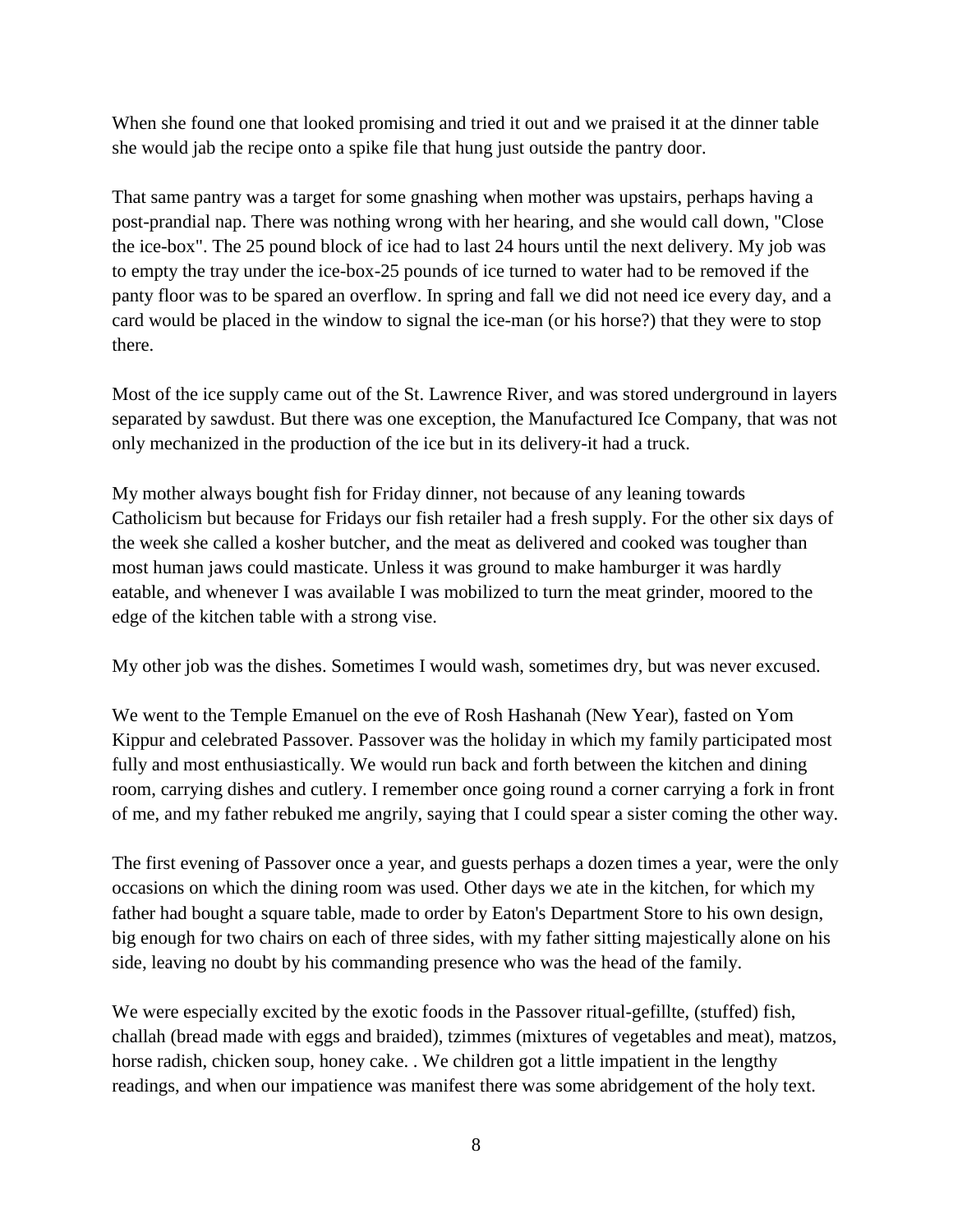That was one of the few evenings of the year when we seemed like a close-knit, even pious, family.

There was no money for frivolities like movies, but my mother scraped enough from the grocery money to skip out to the Empress Theater once a week, "To get away from your father," she would explain to us children.

She never demonstrated love for her children--in fact not doing so was a principle that she often reiterated. When she was in bed and I was talking to her and sat down on the edge of her bed she shooed me off, saying that I was breaking down the mattress. She just did not want me that close. That and similar manifestations came up in my psychoanalysis 30 years later.

My mother had brothers who loved and admired her, and periodically one of them would send the fare so that she could take the overnight train to New York for a visit. I am not sure just where they lived, but believe it was Far Rockaway, then not yet on the subway line, so owning a car was a requirement for living there. The three brothers, Harry, Frank and Abe, were closely tied together; not only did they share the operation of a factory making bias bindings, but they played golf and socialized together, and when my mother came down they entertained her together. I can imagine the scene--half a dozen people in the same room, and all talking simultaneously, each louder than the others. In any case after about two weeks of such intense socializing my mother returned home, as hoarse as a crow. It took her weeks to recover her voice.

My father was simply against pleasure--for himself as well as for anyone else. Though once, I remember, all of us went out to an amusement park (owned by the Trudeau family) in Cartierville on the North Shore of the Island of Montreal and several times went to visit their friends the Wigdors in Outremont, north of the mountain as the name tells. And several times my mother and I climbed the mountain. Always traveling by public transport; we never owned a car. In the early 1920s that would have been true of half of the middle-class families on our street.

Occasionally my father reflected on the valiant service he had had from my mother in the bearing of five children and day by day caring for them. Having descendants was terribly important, especially descendants who would carry the Keyfitz name, i.e. boys. He found the funds to send both my brother Irving and myself to college, him to the Faculty of Engineering and me to Arts and Sciences, both at McGill. In both cases we were day students--the thought that we might go elsewhere or live elsewhere than at home never came up.

Of course the services he had had from my mother were nothing comparable with services I had had from her. She carried me about for nine months ending on June 29, 1913, then nursed me for the usual period, and after that cooked for me and cared for me generally. And yet as I said, she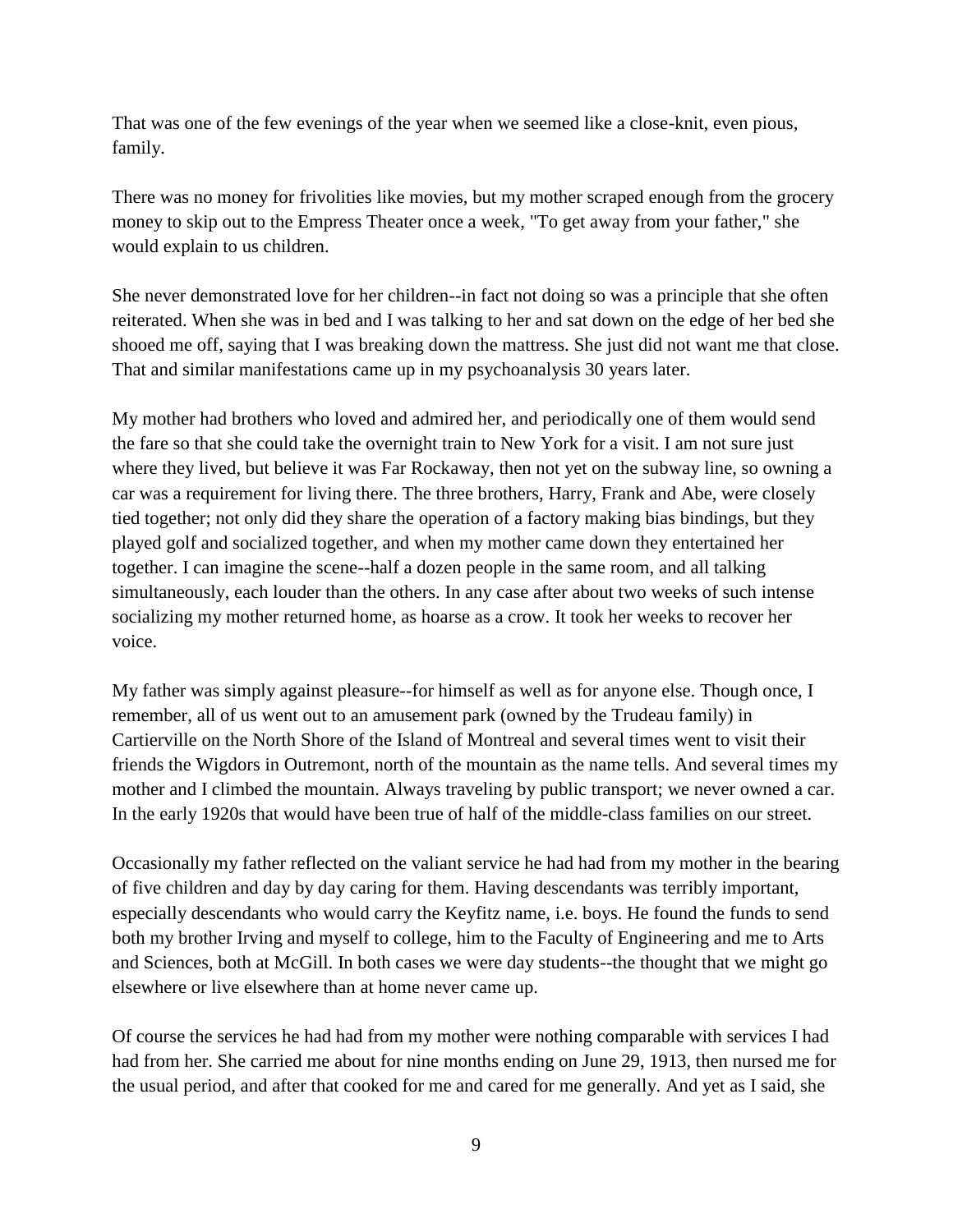was never close to me, never kissing, hugging, fondling. She thought this would make me overly dependent on her.

Arthur and Anna Keyfitz had five children in all, myself (born June 29, 1913), Gertie (born May 27, 1915), Amy (born February 2, 1917), Irving (born February 19, 1919) and Ruth (born June 9, 1922)

## **Family Genealogy**

Following is an excerpt from the family genealogy, showing just the descendants of my father and their spouses:

My father (Arthur Keyfitz 1875 – 1953) was married to my mother (Anna Gerstein 1879 – 1956) and had five children (Nathan Keyfitz 1913 -,Gertrude Keyfitz 1915 -, Amelia Keyfitz 1917 -, Irving Keyfitz 1919 – 1990, and Ruth Keyfitz 1922 -)

My three sisters, now in their eighties are alive and well; I am sad when I think that Irving passed away at the age of 71. He was always my father's favorite. I do not have the amiable and obliging temperament that my father demanded. I frequently had a spanking for some insolence; Irving, never. After his engineering studies at McGill he married Estelle Sable, had a series of jobs, ending up at the Westinghouse plant in Pittsburgh where nuclear reactors were made. We had many an argument on the pros and cons of nuclear energy.

My sisters and I always had a special affection for Irving. Alas he had a weak heart. On August 3, 1990 he was alone in the house, apparently felt ill and stretched out in bed and passed away peacefully in his sleep. When Estelle returned from shopping it was too late. I find it especially sad that Irving, who was so sociable, died alone.

Each of the five of us had two children, first a girl, then a boy, making 10 grandchildren for my father. A remarkable chance occurrence that made it easy for my father to keep in mind who was who. I will not stretch out this account of the family, except to refer to one of the 10 grandchildren. She is a person who best exemplifies the ideals that can save us from the bottomless pit into which the culture seems to be falling. Her name is Carolyn Singman, and she is a devoted and knowledgeable teacher. Not only is she capable of imparting the required lessons, but she exemplifies in her own life and in the classroom the highest ethical ideals, demonstrating to her Grade 6 pupils, at an impressionable age both pursuit of knowledge and integrity of conduct. She wrote me describing with pride and pleasure the variety of birthplaces of her current 6th grade class, including Africa, India, and China.

After I wrote the above I had the following letter from Carolyn.